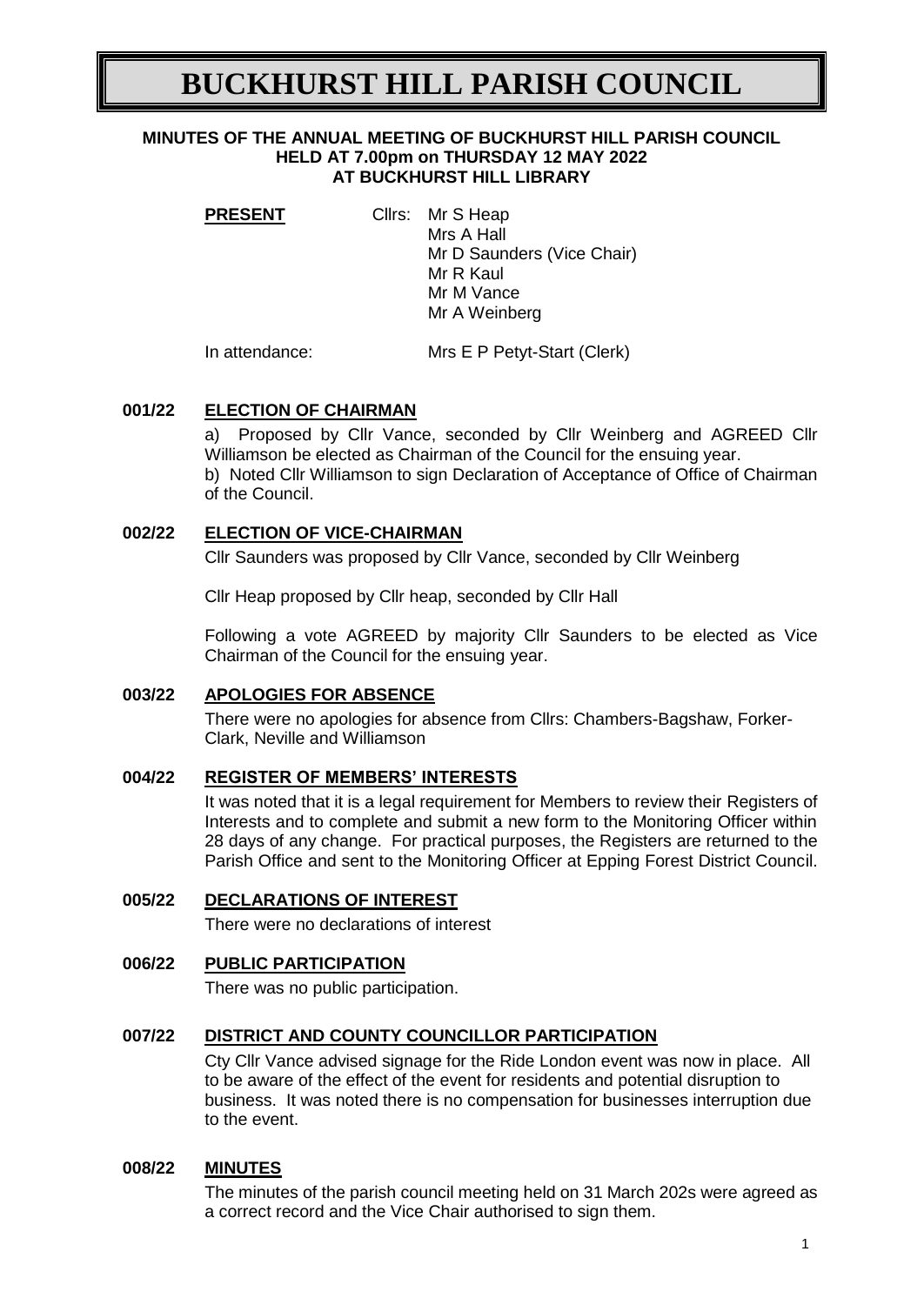### **009/22 MINUTES OF COMMITTEES**

The minutes of the following committee meetings were noted:

**Planning & Environment**: 21 April

#### $\bullet$ **010/22 CHAIRMAN'S AND CLERK'S COMMUNICATIONS**

The Clerk shared a letter of thanks from the RBL for the Council's donation.

The Clerk read a statement from the Chairman in his absence:

As some of you are aware an anonymous leaflet has been distributed through parts of Buckhurst Hill and there is also an anonymous Change. Org petition alleging certain issues with both Parish and District Councillors. As some of these matters are subject to ongoing legal processes, it is not appropriate to respond at this time. Be assured that at the earliest opportunity a full and detailed response will be made. In the meantime your elected Councillors will continue to act in the best interests of all residents.

## **011/22 COMMITTEES**

a) The Committees for the ensuing year would be Finance & Establishment, Recreation & Community, Planning & Environment, Accommodation and Personnel.

Climate Change and Parish Offices working party

- b) Members of Committees are detailed in Appendix A.
- c) Chairmen of Committees were elected and AGREED as follows:

#### **Finance & Establishment**

Cllr Vance: proposed Cllr Weinberg, seconded Cllr Saunders **Recreation & Community**  Cllr Forker Clark, proposed Cllr Vance, seconded Cllr Kaul **Planning & Environment**  Cllr Kaul proposed Cllr Weinberg, seconded Cllr Saunders **Accommodation** Cllr Weinberg proposed Cllr Saunders, seconded Cllr Kaul **Personnel** Cllr Williamson (Chair of Council) as per standing orders

#### **012/22 REPRESENTATIVES TO OUTSIDE BODIES**

The appointment of Members to represent the Council at outside organisations was AGREED and is recorded at Appendix B.

#### **013/22 CALENDAR OF MEETINGS 2022/2023**

The draft calendar of the Council's meetings for the forthcoming year, circulated, was reviewed. It was unanimously AGREED to adopt the draft calendar. It was noted that the dates of individual meetings may change if necessary before summons had been given and preferably before notices displayed to the public.

## **014/22 FINANCE**

- a) The Council's financial position as at 31 March, circulated, was noted.
- b) There was no carry overs report from 2021/22 to 2022/23 to consider
- c) The proposed Earmarked Reserves (EMR) for 2022/23 details circulated, were AGREED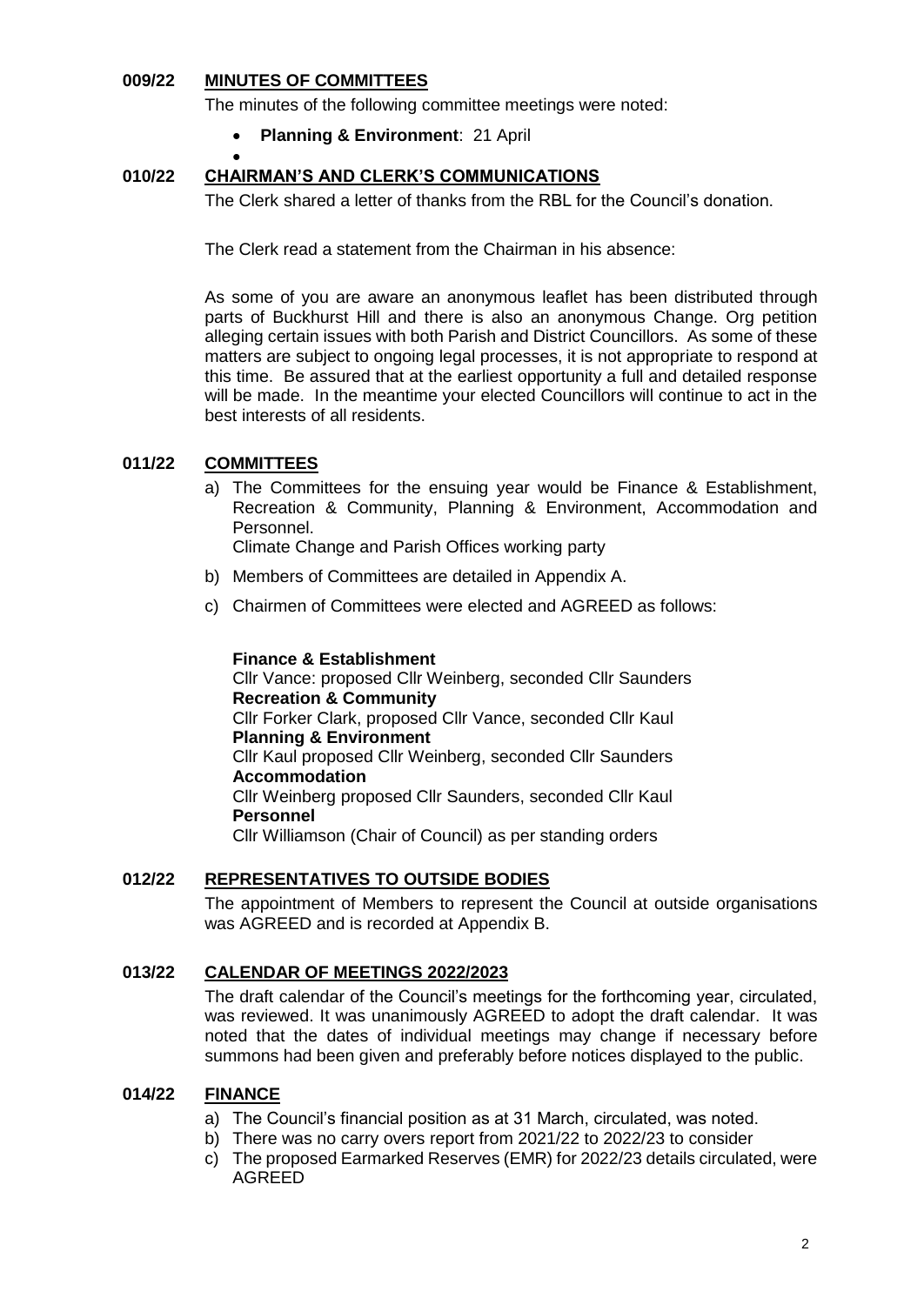## **015/22 AUDIT REPORT**

The Audit Report, having been received and circulated was AGREED. The recommendation regarding the level of general reserves contained therein was noted.

## **016/22 ANNUAL GOVERNANCE & ACCOUNTABILITY RETURN (AGAR)**

- a) The Annual Governance Statement of the Annual Return for the year ended 31 March 2022, Section 1, had been circulated. The Vice Chair read out each of the internal control statements for councillors' consideration and response. It was unanimously AGREED to respond with a 'Yes to statements 1 - 8 and 'N/A' for statement 9 as the Council does not have any trust funds. The Annual Governance Statement was signed by the Vice Chair and the Clerk.
- b) The Accounting Statements of the Annual Return for the year ended 31 March 2022, Section 2, had been circulated and were unanimously AGREED and signed by the Vice Chair and shall be by RFO.

## **017/22 INTERNAL AUDITOR**

It was AGREED to appoint Auditing Solutions as the internal auditors for the financial year 2022/2023.

It was recommended to review the Internal auditor for 2023/24

## **018/22 CHAIRMANS CHARITY**

Deferred until next meeting when Chair will be in attendance

## **019/22 FORWARD PLAN**

The updated forward plan was received and noted.

## **020/22 CO-OPTION PROCEDURE**

Following a discussion around timelines for notice and applications for co-option it was decided no amendments were required to the procedure at this time.

*(at 7.46pm Cllr Saunders retired from the meeting due to ill health, it was AGREED for Cllr Weinberg to take the Chair)*

## **021/22 RECORDING POLICY**

- a) The proposal on recording of meetings having been received, members discussed and noted the decision from Full Council in December 2021and AGREED to the expenditure as outlined within the proposal
- b) Following an amendment to the Recording Policy to retain recordings for twelve months, it was AGREED.

## **022/22 WOOLLARD CENTRE**

Having received recommendations from the Accommodation Committee to improve the Woollard Centre. Members provided the decisions as follows:

- a) Replacement Windows
	- i) With the information that window replacement would exceed £25,000 and the knowledge this would trigger a separate financial procedure,
	- ii) members AGREED to hold progression of this process until a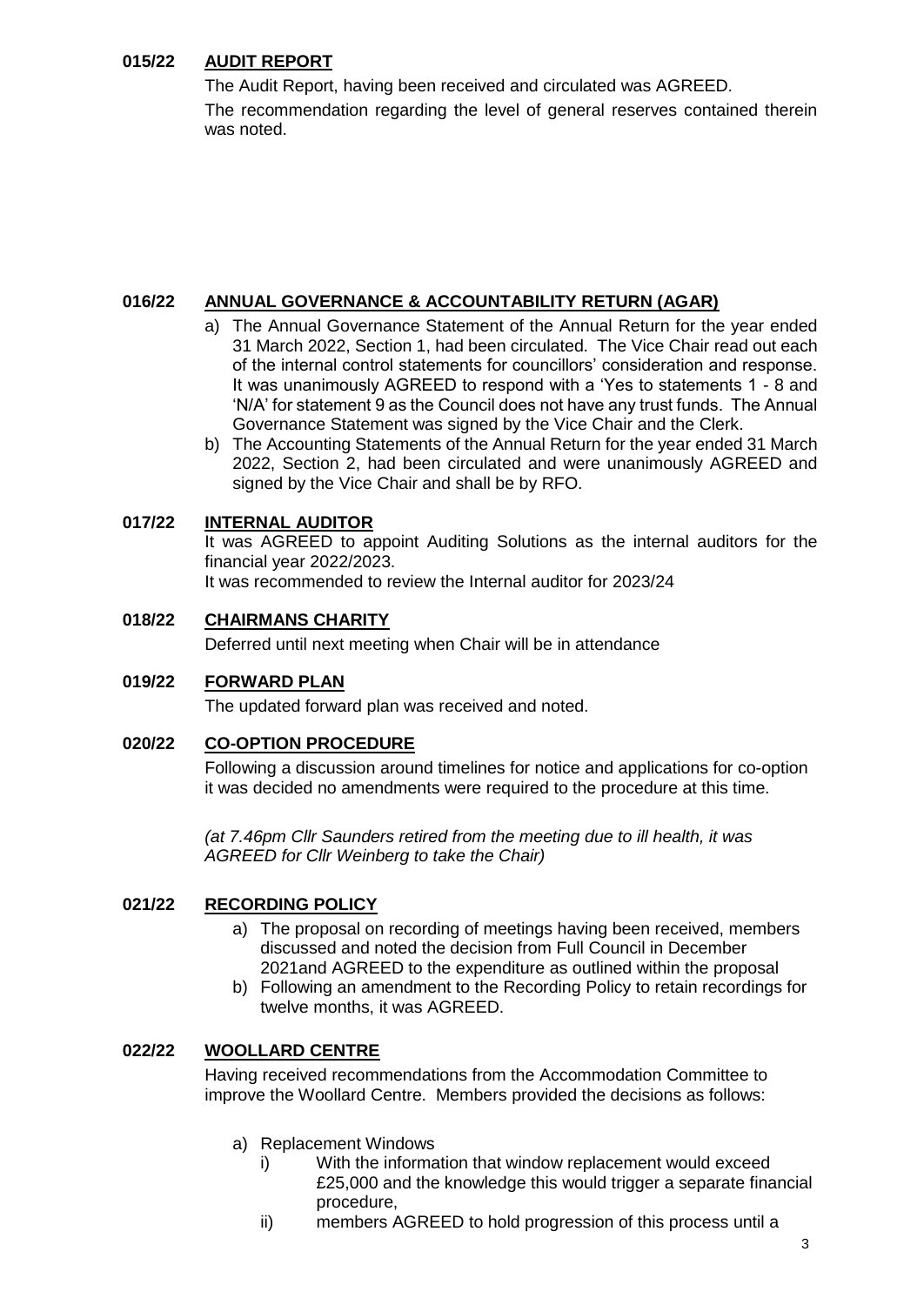condition survey is received

- b) Wi-Fi
	- i) The Clerk informed members Wi-Fi would be a low level cost between £17 and £24 pcm plus initial installation costs
- ii) Members AGREED to Wi-Fi expenditure for the Woollard Centre c) Condition Survey
	- i) One quote received to date therefore the Clerk was requested to obtain more quotes and bring this item back to Council for decision on expenditure once this had been completed.

## **023/22 RODING LANE FLOODING**

Cty Cllr informed Council, Thames Water were working on the leak currently and there is two leaks, one had been located the other will hopefully be found and matter resolved in the next few days.

## **024/22 VEHICLE ACTIVATED SIGNS**

Cty Cllr Vance advised Essex County Council will authorise the placement of a Speed Indicator Device.

It was noted an EMR for this purpose had been made.

AGREED to defer this item to the Recreation and Community Committee for progression and action

## **025/22 RECREATION GROUND ANIT SOCIAL MOTORBIKES**

Following a discussion it was AGREED i) to write to EFDC regarding the problem ii) to continue to liaise with Essex Police

It was noted there had been success in seizing some of the motorbikes by the Police and a reduction in the problem.

## **026/22 TUBE STATION UNDERPASS**

The communications between the Chair and TFL was noted. Members would like to be kept updated on any progress by the Station Management. Highly polished stainless steel mirrors and CCTV were suggested by members as means to provide crime deterrent and improve the perception of this area.

## **022/20 FULL COUNCIL ITEMS OF CONCERN**

There was not items of concern or agenda items for the next meeting.

Members may request agenda items at any time.

There being no further business the meeting closed at 20.31PM.

Chairman …………………………..

Date …………………….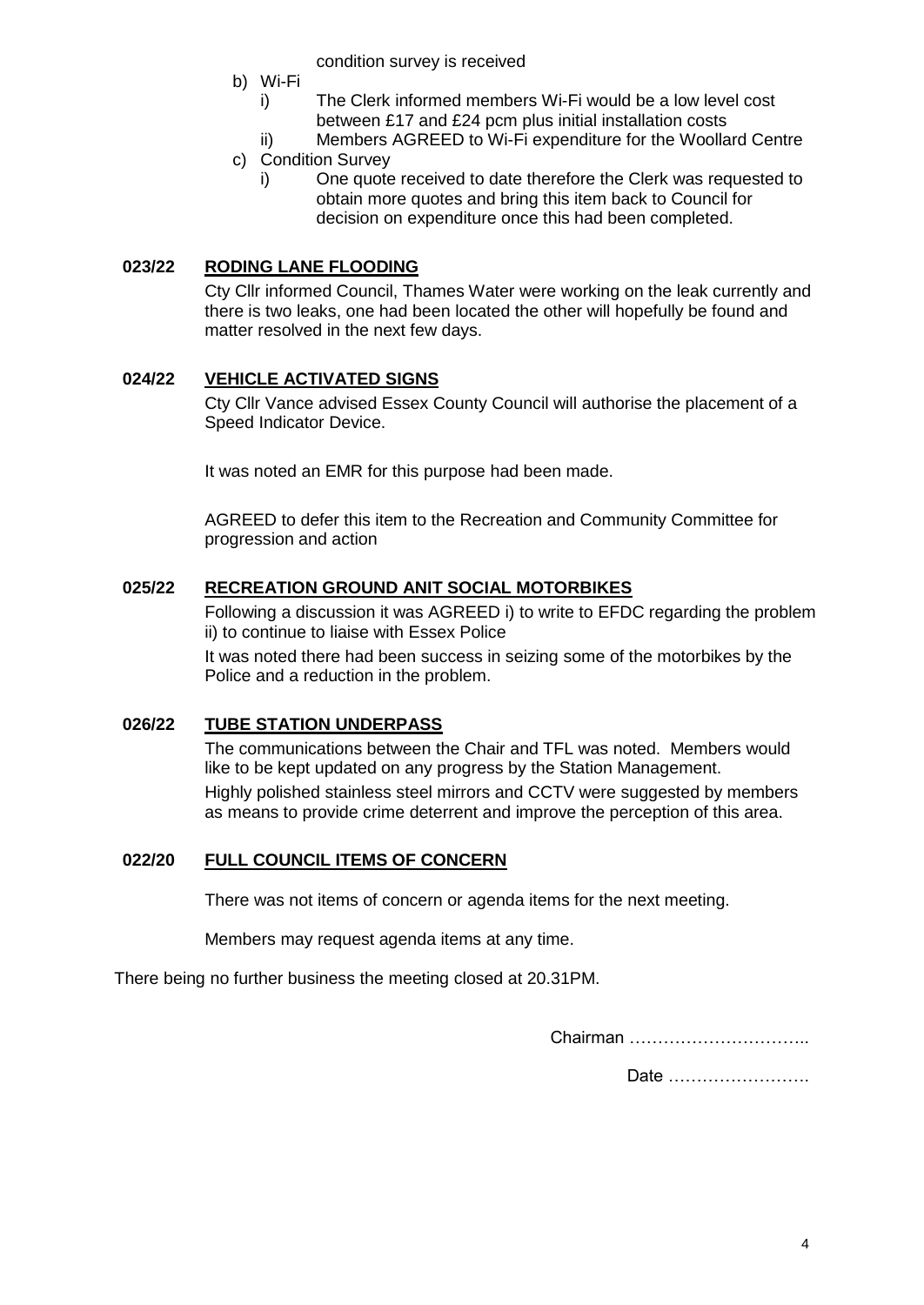## **APPENDIX A**

## **COMMITTEE MEMBERSHIP 2022-23**

**Council Chair Cllr Ken Williamson Council Vice Chair Cllr David Saunders**

#### **FINANCE & ESTABLISHMENT COMMITTEE**

Cllr Mr M Vance (Chair) Cllr Mr G Chambers Bagshaw Cllr Mr R Kaul Cllr Mr S Heap Cllr Mr D Saunders Cllr Mr A Weinberg

#### **PLANNING & ENVIRONMENT COMMITTEE**

Cllr Mr G Chambers Bagshaw Cllr Mr R Kaul (Chair) Cllr Mrs J Forker Clark Cllr Mr D Saunders Cllr Mr A Weinberg Cllr Mr K Williamson

#### **RECREATION & COMMUNITY COMMITTEE**

Cllr Mr G Chambers Bagshaw Cllr Mrs J Forker Clark (Chair) Cllr Mr R Kaul Cllr Ms A Hall Cllr Mr S Neville Cllr Mr K Williamson

### **CLIMATE CHANGE WORKING PARTY**

Cllr Mr S Heap Cllr Mr S Neville Cllr Mr D Saunders

# **ACCOMMODATION**

Cllr Mr G Chambers Bagshaw Cllr Mrs J Forker Clark Cllr Mr A Weinberg (Chair) Cllr Mr K Williamson Cllr Mr M Vance Cllr Mr S Heap

#### **EVENTS WORKING PARTY**

Cllr Mr G Chambers Bagshaw Cllr Mrs J Forker Clark Cllr Mr D Saunders Cllr Mr K Williamson Cllr Ms A Hall

**CLERK TO THE COUNCIL** Mrs Liz Petyt-Start

## **COMMITTEE PERSONNEL COMMITTEE**

Cllr Mr K Williamson (Chair) Cllr Mr R Kaul Cllr Mr A Weinberg Cllr Mr D Saunders

## **COVID MEMORIAL WORKING PARTY**

To be reconsidered

#### **PARISH OFFICES WORKING PARTY**

Cllr Mr G Chambers Bagshaw Cllr A Weinberg Cllr Mr K Williamson Cllr Mr S Heap

#### **RESPONSIBLE FINANCIAL OFFICER (LOCUM)**

Mrs Caroline Carroll